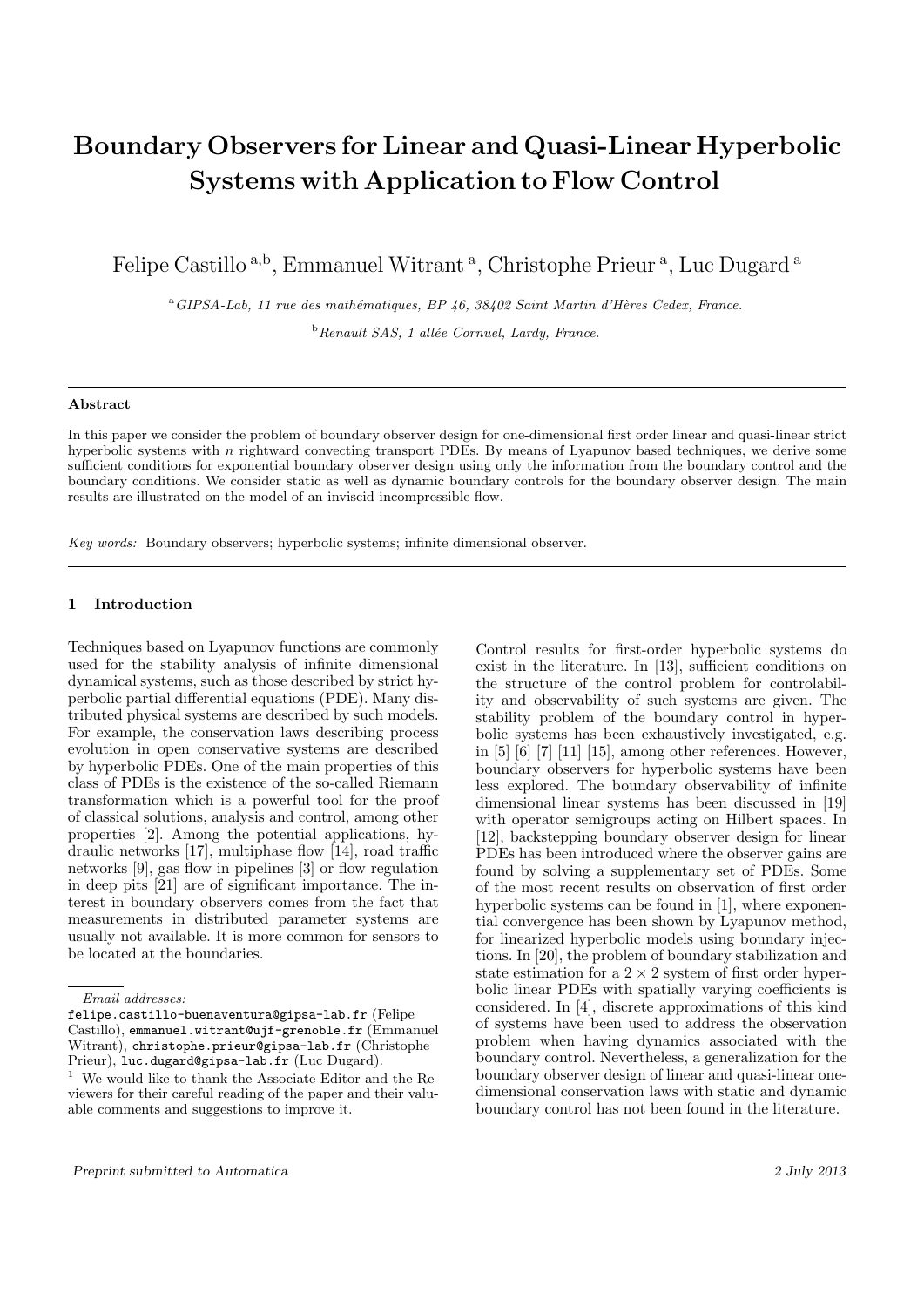Let n be a positive integer and  $\Theta$  be an open non-empty convex set of  $\mathbb{R}^n$ . In this work we consider the following class of quasi-linear hyperbolic systems of order  $n$ :

$$
\partial_t \xi(x, t) + \Lambda(\xi) \partial_x \xi(x, t) = 0 \quad \forall x \in [0, 1], t \ge 0 \quad (1)
$$

where  $\xi : [0,1] \times [0,\infty) \to \mathbb{R}^n$  and  $\Lambda$  is a continuously differentiable diagonal matrix function  $\Lambda: \Theta \to \mathbb{R}^{n \times n}$ such that  $\Lambda(\xi) = diag(\lambda_1(\xi), \lambda_2(\xi), ..., \lambda_n(\xi))$ . Let us assume the following:

Assumption 1: The following inequalities hold:

$$
0 < \lambda_1(\xi) < \lambda_2(\xi) < \ldots < \lambda_n(\xi) \quad \forall \xi \in \Theta \qquad (2)
$$

If  $\Lambda(\xi) = \Lambda$ , then (1) is a linear hyperbolic system given by:

$$
\partial_t \xi(x, t) + \Lambda \partial_x \xi(x, t) = 0 \quad \forall x \in [0, 1], t \ge 0 \tag{3}
$$

We consider two types of boundary control for the quasilinear hyperbolic system (1). The first one is a static boundary control given by:

$$
\xi(0,t) = u_c(t) \quad \forall t \ge 0 \tag{4}
$$

and the second one is a dynamic boundary control:

$$
\dot{X}_c(t) = AX_c(t) + Bu_c(t)
$$
\n
$$
\xi(0, t) = CX_c(t) + Du_c(t) \quad \forall t \ge 0
$$
\n(5)

where  $X_c(t) \in \mathbb{R}^n$ ,  $A \in \mathbb{R}^{n \times n}$ ,  $B \in \mathbb{R}^{n \times n}$ ,  $C \in \mathbb{R}^{n \times n}$ ,  $D \in \mathbb{R}^{n \times n}$  and  $u_c \in C^1([0,\infty), \mathbb{R}^n)$ . The initial condition is defined as:

$$
\xi(x,0) = \xi^{0}(x), \quad \forall \, x \in [0,1] \tag{6}
$$

 $X_c(0) = X_c^0$ (7)

Remark 1: The initial condition of (1) with static boundary conditions (4) is given by (6).

It has been proved, (see e.g. [6] and [10] among other references), that there exist a  $\delta_0 > 0$  and a  $T > 0$  such that for every  $\xi^0 \in H^2((0,1),\mathbb{R}^n)$  satisfying  $|\xi^0|_{H^2((0,1),\mathbb{R}^n)}$  $\delta_0$  and the zero-order and one-order compatibility conditions, the Cauchy problem  $((1), (4)$  and  $(6))$  and  $((1),$ (5), (6) and (7)) has a unique maximal classical solution satisfying:

$$
|\xi(.,t)|_{H^2} < \delta_0 \quad \forall t \in [0,T)
$$
\n
$$
(8)
$$

Moreover, for linear hyperbolic systems (3), it holds for  $T = +\infty$ . For the quasi-linear hyperbolic system (1), the following assumption is necessary for some of the results considered later:

Assumption 2: Given a sufficiently small initial condition  $(6)$ , the solutions for  $(1)$ , with boundary condition (4) or (5) and initial condition (6) are assumed to be defined for all  $t > 0$ .

Remark 2: Under Assumption 1 and the boundary conditions (4), there is no coupling between the states and thus an observer can be designed for each state separately. However, this is not true for the dynamic boundary conditions (5) as it induces a coupling between the states and motivates further analysis for the observer design.

Our main contribution is to develop sufficient conditions for infinite dimensional boundary observers design for linear and quasi-linear strict hyperbolic systems with  $n$ rightward convecting PDEs in presence of static (4) as well as dynamic boundary control (5). To demonstrate the asymptotic convergence of the estimation error, a strict Lyapunov function formulation is used. The sufficient conditions are derived in terms of the system's and boundary conditions dynamics. In Proposition 1 and Theorem 1, we present the sufficient conditions for the observer design for linear hyperbolic systems with static and dynamic boundary control, respectively,  $\forall \xi^0 : [0,1] \rightarrow \Theta$ . Then, in Theorems 2 and 3, some sufficient conditions for boundary observer design for quasi-linear hyperbolic systems are determined for  $\xi^0 : [0,1] \to \Upsilon \subset \Theta$  (the subset  $\Upsilon$  is defined in details in Section 4). Finally, in Section 5, we present some of the main results applied to a flow speed boundary observer for two inviscid incompressible flows coupled by the boundary conditions.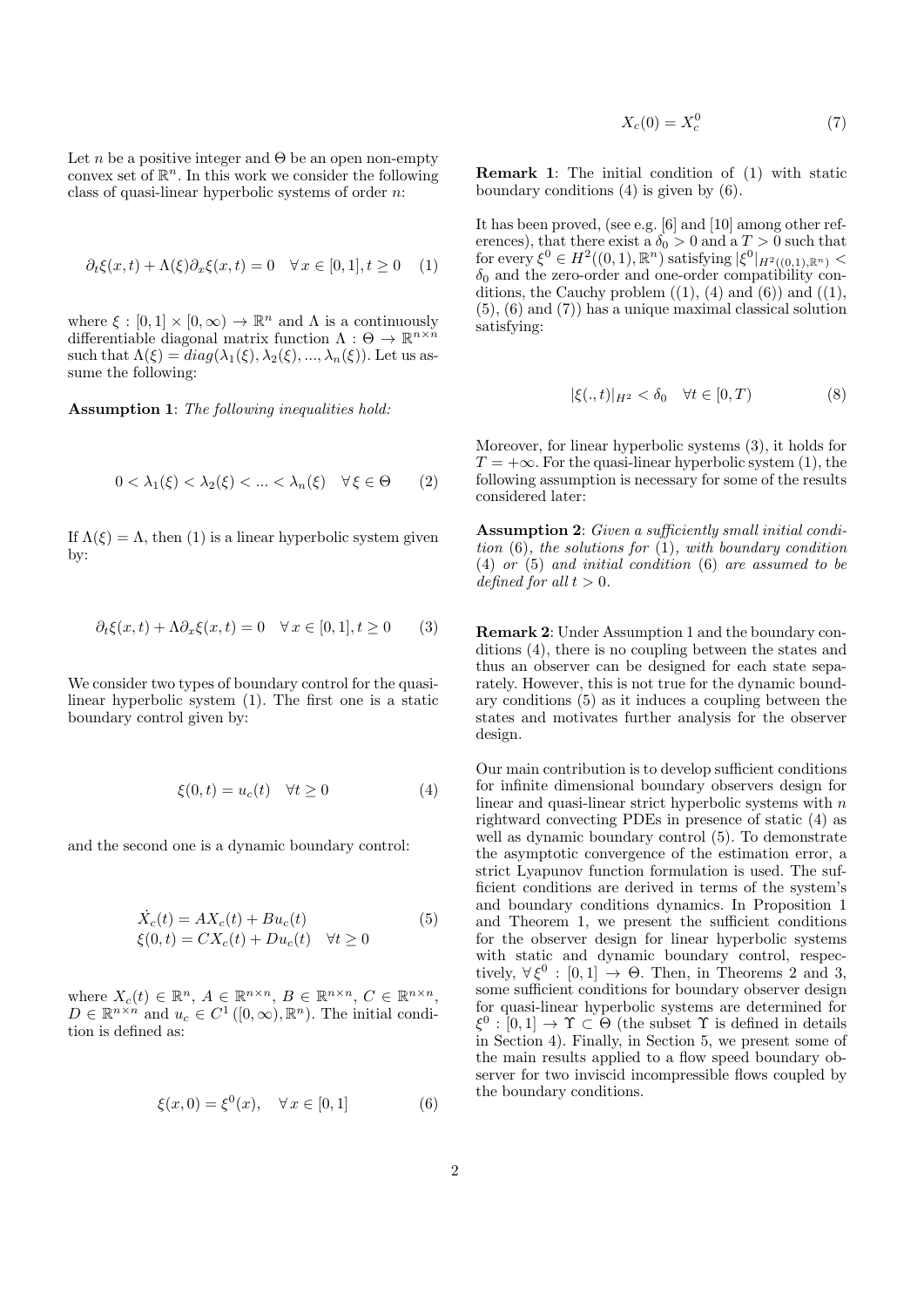**Notation.** By the expression  $H \succeq 0$  and  $H \preceq 0$  we mean that the matrix  $H$  is a positive semi-definite and a negative semi-definite matrix, respectively.  $H \succ 0$  and  $H \prec 0$  stand for positive definite and negative definite, respectively. The usual Euclidian norm in  $\mathbb{R}^n$  is denoted by  $\vert \cdot \vert$  and the associated matrix norm is denoted  $\vert \vert \cdot \vert \vert$ . Given  $\gamma > 0$ ,  $B(\gamma)$  is the open ball centered in 0 with radius  $\gamma$ . Given  $g: [0,1] \to \mathbb{R}^n$ , we define its  $L^2$ -norm (when is finite) as:

$$
||g||_{L^2} = \sqrt{\int_0^1 |g(x)|^2 dx}
$$

The  $H^1$ -norm of g is given by  $||g||_{H^1} = ||g||_{L^2} + ||\partial_x g||_{L^2}$ and the  $L^{\infty}$ -norm of g is defined as:

$$
||g||_{L^{\infty}} = \sup_{x \in (0,1)} \{ |g(x)| \}
$$

## 2 Problem Formulation

We consider the problem of establishing a Lyapunov approach to solve the problem of finding a state estimate  $\hat{\xi}$  of  $\xi$  from the knowledge of the boundary control  $u_c(t)$ and  $\xi(1, t)$ . More specifically, we focus on the design of exponential boundary observers defined as follows:

**Definition 1:** Consider, for all  $x \in [0, 1]$  and  $t \geq 0$ , the boundary observer given by the following system:

$$
\partial_t \hat{\xi}(x,t) + \Lambda(\hat{\xi}) \partial_x \hat{\xi}(x,t) = 0 \tag{9}
$$

with the boundary conditions:

$$
\dot{X}_o(t) = f(X_o(t), u_c(t), v(t))
$$
\n
$$
\hat{\xi}(0, t) = h(X_o(t), u_c(t), v(t))
$$
\n(10)

where  $v(t) \in \mathbb{R}^n$  is the observer input,  $X_o(t) \in \mathbb{R}^n$ , f:  $\mathbb{R}^n \times \mathbb{R}^n \times \mathbb{R}^n \to \mathbb{R}^n$  and  $h: \mathbb{R}^n \times \mathbb{R}^n \times \mathbb{R}^n \to \mathbb{R}^n$ . The initial condition is:

$$
\hat{\xi}(x,0) = \hat{\xi}^{0}(x), \quad X_o(0) = X_o^0 \tag{11}
$$

If there exist  $M_0 > 0$  and  $\alpha_0 > 0$  such that for all  $\xi$ (solution of (1), (4) and (6) or (1), (5) and (6)) and  $\hat{\xi}$ (solution of  $(9)$ ,  $(10)$  and  $(11)$ ) the inequality

$$
|X_c(t) - X_o(t)| + ||\hat{\xi}(.,t) - \xi(.,t)||_{L^2}
$$
  
\n
$$
\leq M_0 e^{-\alpha_0 t} (|X_c^0 - X_o^0| + ||\hat{\xi}^0 - \xi^0||_{L^2}), \forall t \geq 0
$$
\n(12)

holds, then  $(9)$  with boundary conditions  $(10)$  and initial condition (11) is called an exponential boundary observer.

We dedicate the following two sections to the design of exponential boundary observer design for linear and quasi-linear hyperbolic systems with static boundary control (4) and dynamic boundary control (5).

## 3 Boundary Observer for Linear Hyperbolic Systems

The first problem we solve is the boundary observer design for  $(3)$  and  $(6)$  with static boundary conditions (4). The following proposition presents some sufficient conditions for this boundary observer design:

Proposition 1. Consider the system (3) with static  $boundary$  conditions  $(4)$  and initial condition  $(6)$ . Let  $P \in \mathbb{R}^{n \times n}$  be a diagonal positive definite matrix,  $\mu > 0$  be a constant and  $L \in \mathbb{R}^{n \times n}$  be an observer gain such that:

$$
e^{-\mu} \Lambda P - L^T \Lambda P L \succeq 0 \tag{13}
$$

then:

$$
\partial_t \hat{\xi}(x,t) + \Lambda \partial_x \hat{\xi}(x,t) = 0 \tag{14}
$$

$$
\hat{\xi}(0,t) = u_c(t) + L(\xi(1,t) - \hat{\xi}(1,t))
$$
\n(15)

is an exponential boundary observer for all twice continuously differentiable functions  $\hat{\xi}^0 : [0,1] \to \Theta$  satisfying the zero-order and one-order compatibility conditions.

**Proof** Define the estimation error  $\varepsilon = \xi - \hat{\xi}$  whose dynamics is given by: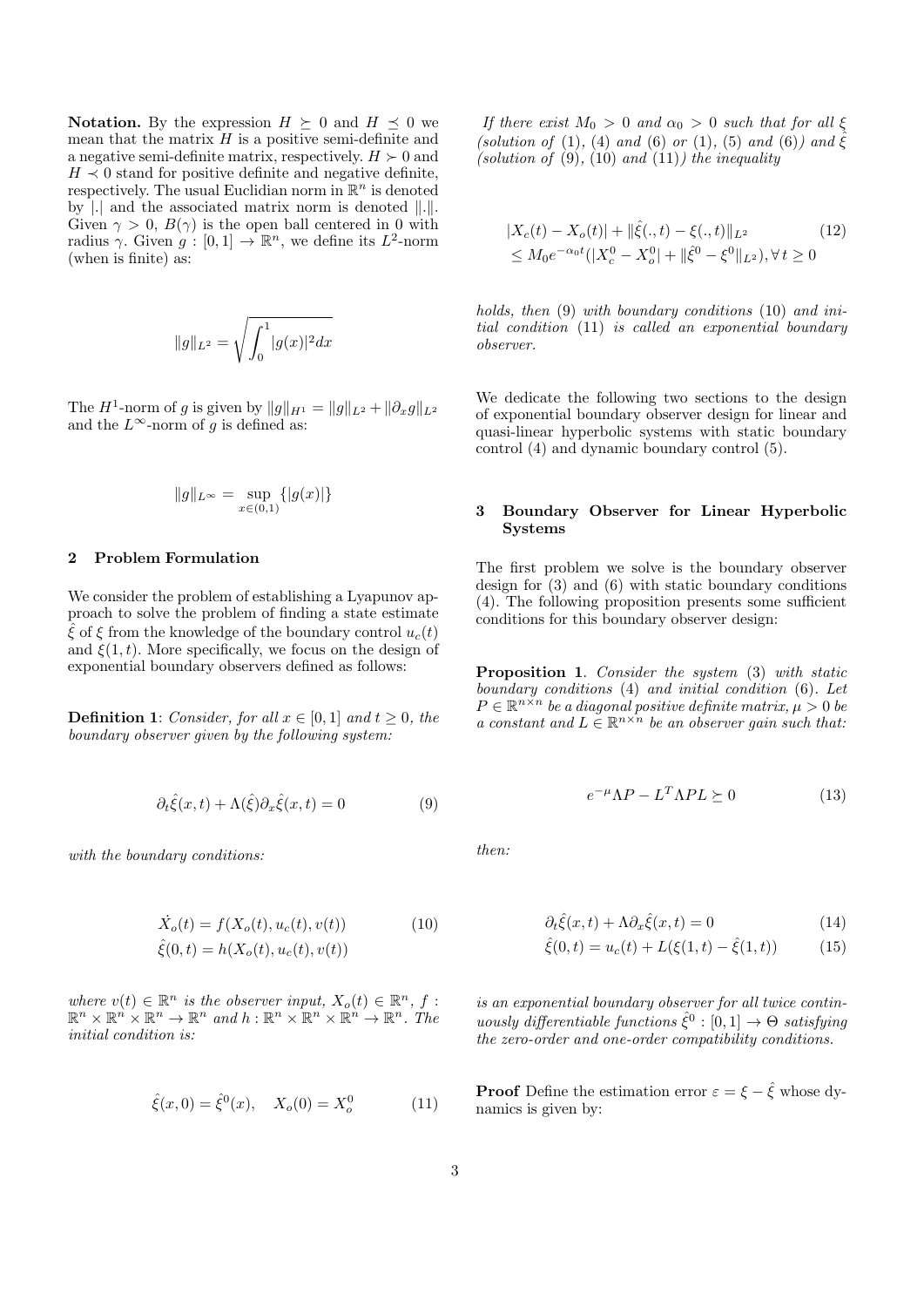$$
\partial_t \varepsilon(x, t) + \Lambda \partial_x \varepsilon(x, t) = 0 \tag{16}
$$

$$
\varepsilon(0, t) = -L(\xi(1, t) - \hat{\xi}(1, t)) = -L\varepsilon(1, t) \tag{17}
$$

The problem of the exponential convergence of (16) with boundary conditions (17) has been already considered in [6], However, we develop the proof for illustrating purposes, the sake of completeness and to allow the discussion of speed convergence. Given a diagonal positive definite matrix  $P$ , consider the quadratic Lyapunov function candidate proposed by [7] and defined for all continuously differentiable functions  $\varepsilon : [0, 1] \to \Theta$  as:

$$
V(\varepsilon) = \int_0^1 (\varepsilon^T P \varepsilon) e^{-\mu x} dx \tag{18}
$$

where  $\mu$  is a positive scalar. Computing the time derivative  $\dot{V}$  of V along the classical  $C^1$ -solutions of (16) with boundary conditions (17) yields to the following (after integrating by parts):

$$
\dot{V} = -\left[e^{-\mu x} \varepsilon^T \Lambda P \varepsilon\right] \Big|_0^1 - \mu \int_0^1 (\varepsilon^T \Lambda P \varepsilon) e^{-\mu x} dx \tag{19}
$$

The boundary conditions (17) imply that:

$$
\dot{V} = -\varepsilon^{T}(1) \left[ e^{-\mu} \Lambda P - L^{T} \Lambda P L \right] \varepsilon(1)
$$

$$
- \mu \int_{0}^{1} (\varepsilon^{T} \Lambda P \varepsilon) e^{-\mu x} dx \qquad (20)
$$

where  $\varepsilon(1) = \varepsilon(1, t)$ . For a positive small enough  $\mu$  and (13), the first term of (20) is always negative or zero. From (2) it can be proved that there always exists an  $\rho > 0$  such that  $\Lambda > \rho I^{n \times n}$  (e.g  $\rho$  could be the smallest eigenvalue of  $\Lambda$ ). Moreover, the diagonality of P and  $\Lambda$ implies that:

$$
\dot{V} \le -\mu \varrho V(\varepsilon) \tag{21}
$$

Therefore, the function (18) is a Lyapunov function for the hyperbolic system (16) with boundary conditions  $(17)$ . This concludes the proof.  $\blacksquare$ 

Note that (13) and (21) imply that  $\mu$  is a part of the observer design as it explicitly enables to design the convergence speed. As the value of  $\mu$  increases, the smaller the observer gain  $L$  has to be in order to satisfy  $(13)$ . Having an observer gain  $L = 0$  gives a trivial solution for Proposition 1. However, the boundary observer parameters  $\mu$  and  $\bar{L}$  allow the observer performance design.

The second problem we consider is the boundary observer design for (3) and (6) with dynamic boundary conditions (5). This is solved with the following theorem.

Theorem 1. Consider the system (3) with dynamic boundary conditions (5) and initial condition (6)-(7). Assume that there exist two diagonal positive definite matrices  $P_1, P_2 \in \mathbb{R}^{n \times n}$ , a constant  $\mu > 0$  and an observer gain  $\overline{L} \in \mathbb{R}^{n \times n}$  such that:

$$
\begin{bmatrix}\nA^T P_1 + P_1 A + C^T \Lambda P_2 C + \mu \Lambda P_1 & -P_1 L \\
-L^T P_1 & -e^{-\mu} \Lambda P_2\n\end{bmatrix} \preceq 0
$$
\n(22)

then:

$$
\partial_t \hat{\xi}(x,t) + \Lambda \partial_x \hat{\xi}(x,t) = 0 \tag{23}
$$

$$
\dot{\hat{X}_c} = A\hat{X}_c + Bu_c(t) + L(\xi(1, t) - \hat{\xi}(1, t))
$$
\n(24)\n
$$
\hat{\xi}(0, t) = C\hat{X}_c + Du_c(t)
$$

is an exponential boundary observer for all twice continuously differentiable functions  $\hat{\xi}^0$  :  $[0,1] \rightarrow \Theta$  and for all  $\hat{X}_{c}^{0} \in \mathbb{R}^{n}$  satisfying the zero-order and one-order compatibility conditions.

**Proof** Define the dynamics of the estimation error  $\varepsilon =$  $\xi - \xi$  as follows:

$$
\partial_t \varepsilon(x, t) + \Lambda \partial_x \varepsilon(x, t) = 0 \tag{25}
$$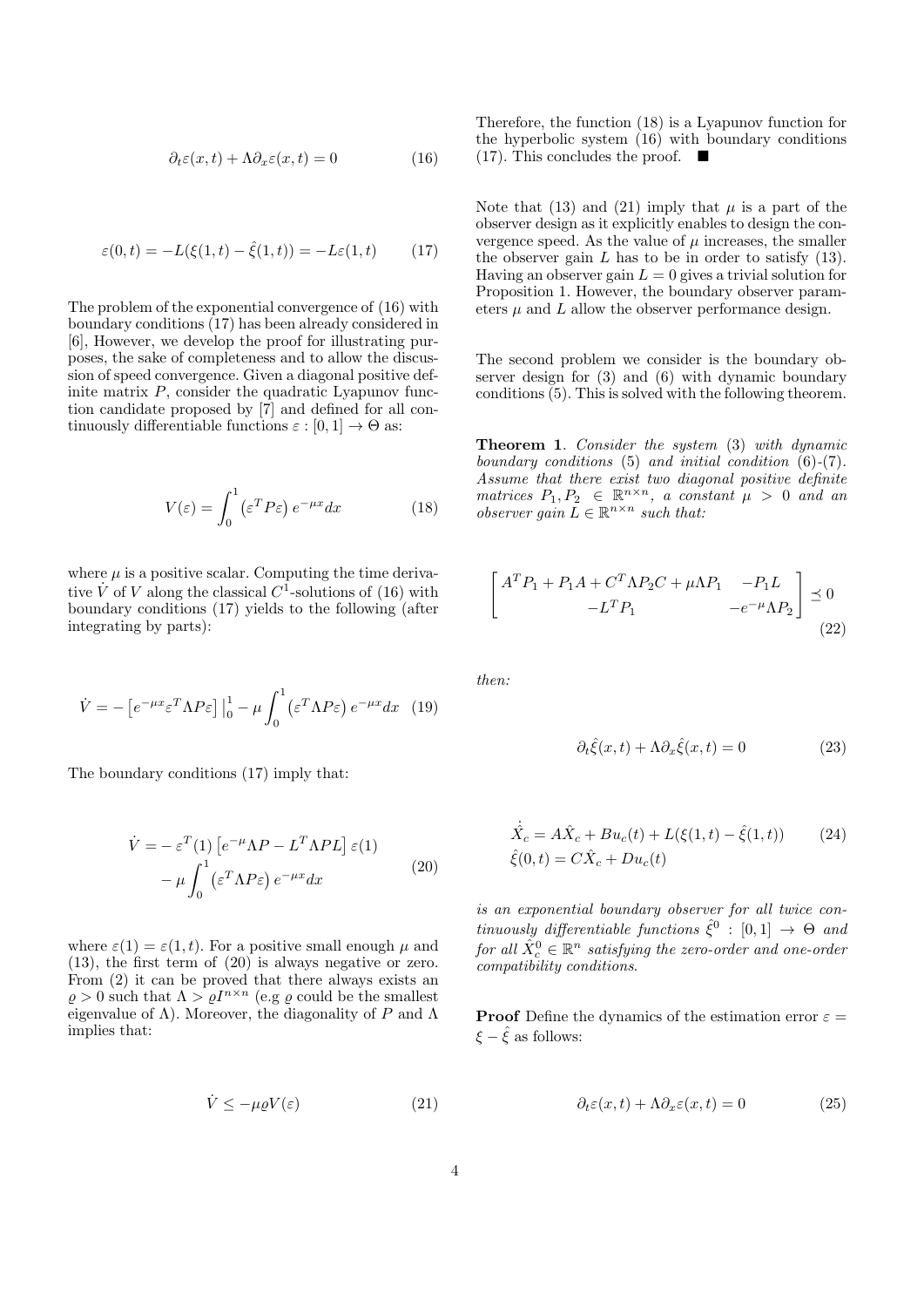with boundary conditions:

$$
\dot{\varepsilon}_c = A\varepsilon_c - L\varepsilon(1, t) \tag{26}
$$

$$
\varepsilon(0, t) = C\varepsilon_c \tag{27}
$$

where  $\varepsilon_c = X_c - \hat{X}_c$ . Given the diagonal positive definite matrices  $P_1$  and  $P_2$ , consider, as an extension of the Lyapunov function proposed in [7], the quadratic Lyapunov function candidate defined for all continuously differentiable functions  $\varepsilon : [0, 1] \to \Theta$  as:

$$
V(\varepsilon, \varepsilon_c) = \varepsilon_c^T P_1 \varepsilon_c + \int_0^1 (\varepsilon^T P_2 \varepsilon) e^{-\mu x} dx \qquad (28)
$$

Note that (28) has some similarities with respect to the Lyapunov function proposed in [16] for boundary control with integral action. Computing the time derivative  $\dot{V}$  of V along the classical  $C^1$ -solutions of  $(25)$  with boundary conditions (26) yields to the following:

$$
\dot{V} = \varepsilon_c^T \left( A^T P_1 + P_1 A \right) \varepsilon_c - \varepsilon (1)^T L^T P_1 \varepsilon_c - \varepsilon_c^T P_1 L \varepsilon (1)
$$

$$
- \left[ e^{-\mu x} \varepsilon^T \Lambda P_2 \varepsilon \right] \Big|_0^1 - \mu \int_0^1 (\varepsilon^T \Lambda P_2 \varepsilon) e^{-\mu x} dx \tag{29}
$$

which can be written in terms of the boundary conditions as follows:

$$
\dot{V} = -\mu \varepsilon_c^T \Lambda P_1 \varepsilon_c - \mu \int_0^1 \left( \varepsilon^T \Lambda P_2 \varepsilon \right) e^{-\mu x} dx + \begin{bmatrix} \varepsilon_c \\ \varepsilon(1) \end{bmatrix}^T
$$
\n
$$
\times \begin{bmatrix} A^T P_1 + P_1 A + C^T \Lambda P_2 C + \mu \Lambda P_1 & -P_1 L \\ -L^T P_1 & -e^{-\mu} \Lambda P_2 \end{bmatrix} (30)
$$
\n
$$
\times \begin{bmatrix} \varepsilon_c \\ \varepsilon(1) \end{bmatrix}
$$

Note that (22) implies that the third term of (30) is always negative or zero. Using the same procedure as in the proof of Proposition 1, it can be easily shown that there exists an  $\rho > 0$  such that:

$$
\dot{V} \le -\mu \varrho V(\varepsilon, \varepsilon_c) \tag{31}
$$

Therefore, the function (18) is a Lyapunov function for the hyperbolic system (25) and (26).  $\blacksquare$ 

Note that the matrix inequality (22) considers, through the Lyapunov matrices  $P_1$  and  $P_2$ , the coupling between the system's dynamics and the boundary conditions dynamics. As in Proposition 1, the strictly positive constant  $\mu$  allows designing the convergence speed. Note that for a fixed  $\mu$ , (22) becomes an LMI that can be solved using numerical procedures such as convex optimization algorithms.

Remark 3: The previous results (namely Proposition 1 and Theorem 1) extend to first order hyperbolic systems with both negative and positive convecting speeds  $(\lambda_1 < \ldots < \lambda_m < 0 < \lambda_{m+1} < \ldots < \lambda_n)$  by defining the state description  $\xi =$  $\lceil \xi_-\rceil$  $\xi_+$  $\Big]$ , where  $\xi$ <sub>−</sub> ∈ ℝ<sup>*m*</sup> and  $\xi_{+} \in \mathbb{R}^{n-m}$ , and the variable transformation  $\tilde{\xi}(x,t)$ =  $\int \xi_-(1-x,t)$  $\xi_+(x,t)$  $\setminus$ .

#### 4 Boundary Observer for Quasi-Linear Hyperbolic Systems

In this section, under Assumption 2, we present sufficient conditions for exponential observer design for the quasi-linear hyperbolic system (1) and the boundary controls  $(4)$  and  $(5)$ .

From Assumption 2, we know that there exist  $\iota_i$  $0, \forall i \in [1, ..., n]$  and a unique  $C^1$  solution for  $(1)$  with boundary conditions  $(4)$  or  $(5)$  and initial condition  $(6)$ such that:

$$
\|\xi_i(.,t)\|_{H^1} \le \iota_i, \quad \forall \, t \ge 0, \quad \forall \, i \in [1,...,n] \tag{32}
$$

where  $\iota_i \in \mathbb{R}^+$ . Moreover, from compact injection from  $H^1(0,1)$  to  $L^{\infty}(0,1)$ , we know that there exists  $C_{\xi}$ (which does not depend on the solution) such that:

$$
\|\xi_i(.,t)\|_{L^\infty} \le C_\xi \|\xi_i(.,t)\|_{H^1} \le C_\xi \iota_i =: \gamma_i,
$$
  
\n
$$
\forall t \ge 0, \quad \forall i \in [1,...,n]
$$
\n(33)

Define  $\Gamma_{\xi} = diag(\gamma_1, ..., \gamma_n)$  and the non empty subset: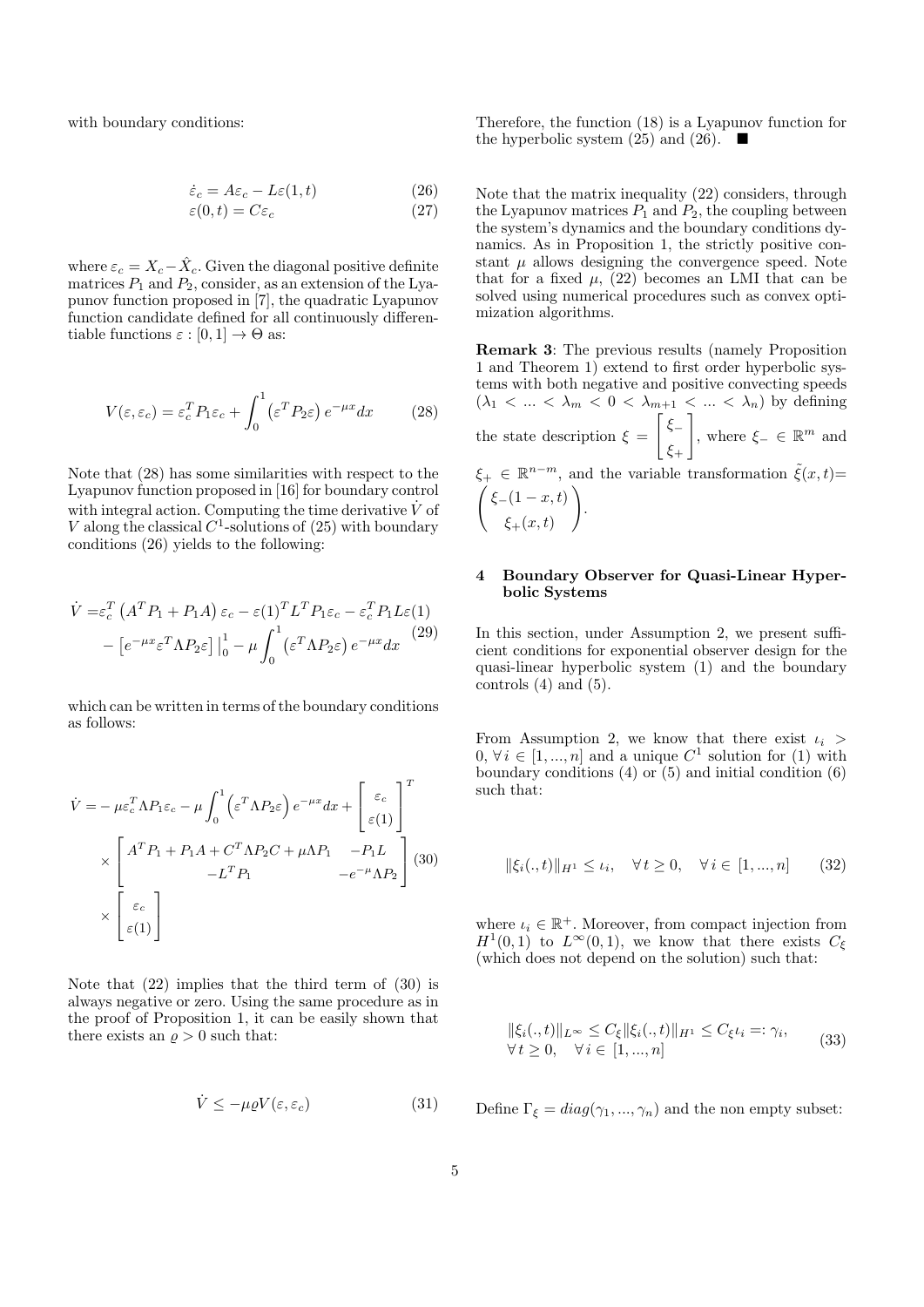$$
\Upsilon := B(\gamma_1) \times \dots \times B(\gamma_n) \subset \Theta \tag{34}
$$

As previously mentioned, the characteristic matrix  $\Lambda(\xi)$ is continuous differentiable, implying that there exists a Lipschitz constant  $\gamma_{\Lambda} > 0$  such that:

$$
\left\|\partial_{\xi}\Lambda(\xi)\right\| < \gamma_{\Lambda}, \quad \forall \xi \in \Upsilon \tag{35}
$$

Also, from the continuity of  $\Lambda$ , the characteristic matrix can be bounded as follows:

$$
[\Lambda(\xi) - \Lambda_{min}] \succeq 0 \quad \text{and} \quad [\Lambda_{max} - \Lambda(\xi)] \succeq 0 \quad \forall \xi \in \Upsilon
$$
\n(36)

where  $\Lambda_{min}, \Lambda_{max} \in \mathbb{R}^{n \times n}$  are diagonal positive definite matrices which can be chosen, for example, as:

$$
\Lambda_{min} = diag\left(\min_{\xi \in \Upsilon} (\lambda_1), ..., \min_{\xi \in \Upsilon} (\lambda_n)\right) \n\Lambda_{max} = diag\left(\max_{\xi \in \Upsilon} (\lambda_1), ..., \max_{\xi \in \Upsilon} (\lambda_n)\right)
$$
\n(37)

Using the previous definitions and assumptions, Theorem 2 presents the sufficient conditions for the boundary observer design for (1) with boundary control (4).

Theorem 2. Consider the system (1) with static boundary conditions (4) and initial condition (6). Let  $P \in$  $\mathbb{R}^{n \times n}$  be a diagonal positive definite matrix,  $\mu > 0$  be a constant and  $\tilde{L} \in \mathbb{R}^{n \times n}$  be an observer gain such that:

$$
e^{-\mu} \Lambda_{min} P - L^T \Lambda_{max} PL \succeq 0
$$
  

$$
\Lambda_{min} - \frac{3}{\mu} \gamma_{\Lambda} \Gamma_{\xi} \succ 0
$$
 (38)

are satisfied, then:

$$
\partial_t \hat{\xi}(x,t) + \Lambda(\hat{\xi}(x,t)) \partial_x \hat{\xi}(x,t) = 0 \tag{39}
$$

$$
\hat{\xi}(0,t) = u_c(t) + L(\xi(1,t) - \hat{\xi}(1,t))
$$
\n(40)

is an exponential boundary observer for all twice continuously differentiable functions  $\hat{\xi}^0 : [0,1] \to \Upsilon$  satisfying the zero-order and one-order compatibility conditions.

**Proof** Defining  $\varepsilon = \xi - \hat{\xi}$ , the dynamics of the estimation error is given by:

$$
\partial_t \varepsilon(x,t) + \Lambda(\xi)\partial_x \varepsilon(x,t) + v_e = 0 \tag{41}
$$

with boundary condition

$$
\varepsilon(0, t) = -L\varepsilon(1, t) \tag{42}
$$

where  $v_e = (\Lambda(\xi) - \Lambda(\hat{\xi}))\hat{\xi}_x$ . From (35), it is possible to consider the term  $v_e$  of (41) as a vanishing perturbation. This implies that as  $\varepsilon \to 0$  in  $L^2$ ,  $(\Lambda(\xi) - \Lambda(\hat{\xi}))\hat{\xi}_x \to$ 0 in  $L^2$ . From (32) and (35), this perturbation can be bounded for all  $\xi : [0, 1] \to \Upsilon$  as follows:

$$
||v_e||_{L^{\infty}} = ||(\Lambda(\xi) - \Lambda(\hat{\xi}))\hat{\xi}_x||_{L^{\infty}} \le \gamma_\Lambda ||\Gamma_{\xi}\varepsilon||_{L^{\infty}} \quad (43)
$$

Given a diagonal positive definite matrix  $P \in \mathbb{R}^{n \times n}$ , consider (18) as a Lyapunov function candidate defined for all continuously differentiable functions  $\varepsilon : [0, 1] \to \Upsilon$ . Computing the time derivative  $\dot{V}$  of V along the classical  $\overline{C}^1$ -solutions of (41) with boundary conditions (42) yields to the following:

$$
\dot{V} = -\int_0^1 \left( v_e^T P \varepsilon + \varepsilon^T P v_e \right) e^{-\mu x} dx \n- \mu \int_0^1 \left( \varepsilon^T \Lambda(\xi) P \varepsilon \right) e^{-\mu x} dx \qquad (44) \n+ \int_0^1 \left( \varepsilon^T \partial_{\xi} \Lambda(\xi) \xi_x P \varepsilon \right) e^{-\mu x} dx - \left[ e^{-\mu x} \varepsilon^T \Lambda(\xi) P \varepsilon \right] \Big|_0^1
$$

Using  $(32)$ ,  $(35)$ ,  $(37)$  and  $(43)$ , the time derivative of the Lyapunov function can be bounded as: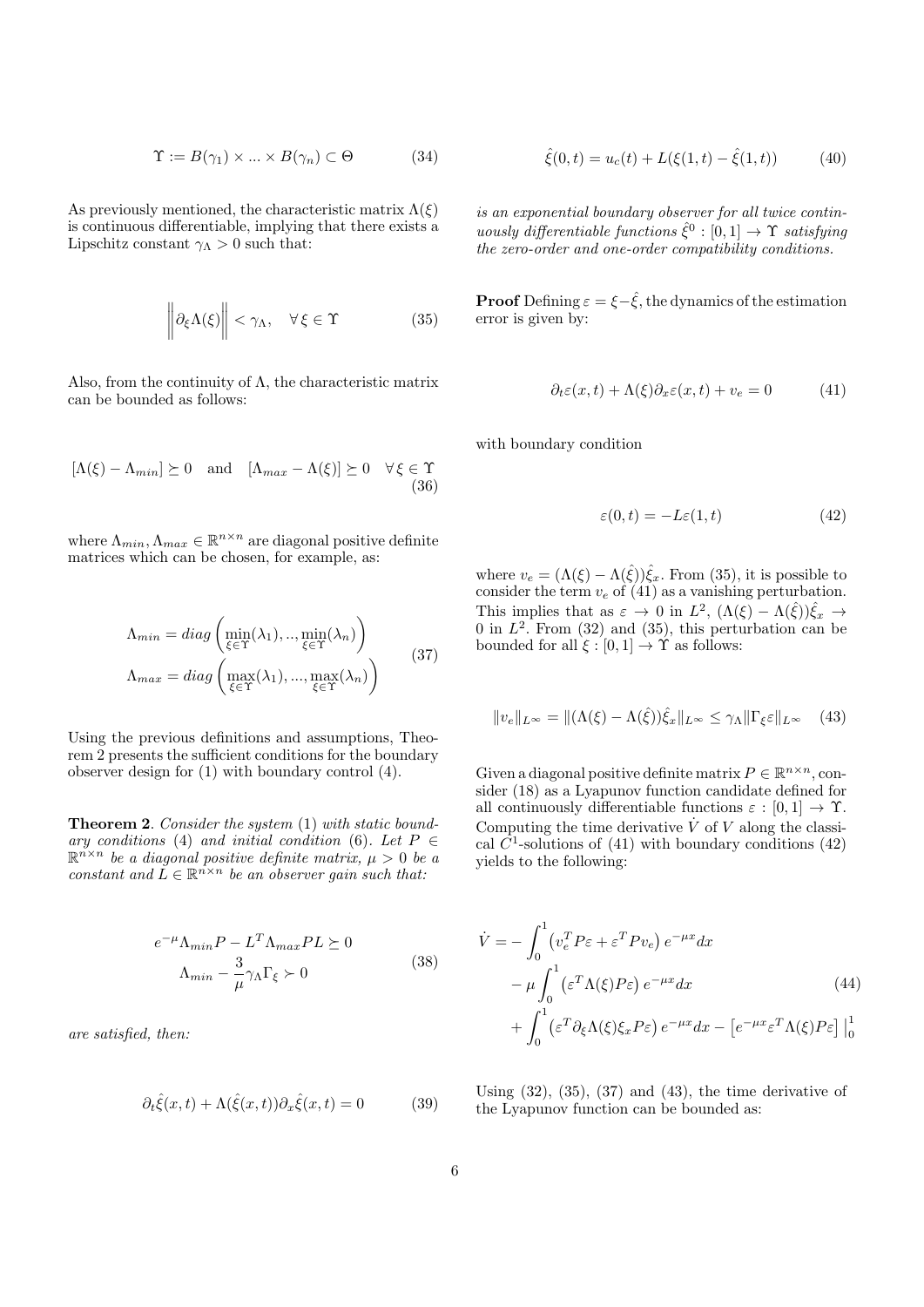$$
\dot{V} \leq -\varepsilon(1)^{T} \left[ e^{-\mu} \Lambda_{min} P - L^{T} \Lambda_{max} PL \right] \varepsilon(1)
$$

$$
- \mu \int_{0}^{1} \left[ \varepsilon^{T} (\Lambda_{min} P - \frac{3}{\mu} \gamma_{\Lambda} \Gamma_{\xi} P) \varepsilon \right] e^{-\mu x} dx \qquad (45)
$$

Conditions (38) imply that (45) is always negative. It can be easily shown from condition (38) that there exists a  $\gamma_{\varepsilon} > 0$  such that:

$$
\dot{V} \le -\mu \gamma_{\varepsilon} V(\varepsilon) \tag{46}
$$

where  $\gamma_{\varepsilon}$  could be for example the smallest eigenvalue of  $\Lambda_{min} - \frac{3}{\mu} \gamma_{\Lambda} \Gamma_{\xi}$ . Therefore, the function (18) is a Lyapunov function for the hyperbolic system  $(25)$  with boundary conditions (26) for all  $\xi : [0, 1] \rightarrow \Upsilon$ .

Note that, unlike the linear hyperbolic case, not any  $\mu >$ 0 ensures the stability of boundary observer for quasilinear hyperbolic systems. There is a minimum  $\mu > 0$ such that the condition (38) is satisfied. More precisely, Assumption 1 implies that  $\Lambda_{min} P \succ 0$ . Therefore, there exists a finite  $\mu > \mu_{min}$  and a small enough L such that (38) holds and thus such that (39)-(40) is an exponential observer for the system (1) with boundary conditions (4). The  $\mu_{min}$  can be determined for example as follows:

$$
\mu_{min} = max_{eig} \{ 3\gamma_{\Lambda} \Lambda_{min}^{-1} \Gamma_{\xi} \}
$$
 (47)

where  $max_{eig}$  stands for maximal eigenvalue. Equation  $(47)$  implies that smaller values of  $\mu$  are admissible when having large convecting speeds, and therefore faster observer convergence can be obtained.

In Theorem 3, sufficient conditions for the observer design with dynamic boundary conditions (5) are presented.

Theorem 3. Consider the system (1) with dynamic boundary condition (5) and initial conditions (6)-(7). Assume that there exist two diagonal positive definite matrices  $P_1, P_2 \in \mathbb{R}^{n \times n}$ , a constant  $\mu > 0$  and an observer gain  $\overline{L} \in \mathbb{R}^{n \times n}$  such that:

$$
\left[\begin{array}{c}\nA^T P_1 + P_1 A + C^T \Lambda_{max} P_2 C & -P_1 L \\
+\mu \Lambda_{min} P_1 - 3 \gamma_\Lambda \Gamma_\xi P_1 \\
-L^T P_1 & -e^{-\mu} \Lambda_{min} P_2\n\end{array}\right] \preceq 0
$$
\n
$$
\Lambda_{min} - \frac{3}{\mu} \gamma_\Lambda \Gamma_\xi \succ 0
$$
\n(48)

are satisfied, then:

$$
\partial_t \hat{\xi}(x,t) + \Lambda \partial_x \hat{\xi}(x,t) = 0 \tag{49}
$$

$$
\dot{\hat{X}_c} = A_c \hat{X}_c + B_c u(t) + L(\xi(1, t) - \hat{\xi}(1, t))
$$
\n(50)  
\n
$$
\hat{\xi}(0, t) = C_c \hat{X}_c + D_c u(t)
$$

is an exponential boundary observer for all continuously differentiable functions  $\hat{\xi}^0 : [0,1] \to \Upsilon$  and for all  $\hat{X}_{c}^{0} \in \mathbb{R}^{n}$  satisfying the zero-order and one-order compatibility conditions.

Proof. Define the dynamics of the estimation error as in (41) with boundary conditions (26). Using the same vanishing perturbation approach as in the proof of Theorem 2 and the Lyapunov function candidate (28) defined for all continuously differentiable functions  $\varepsilon : [0,1] \to \Upsilon$ gives:

$$
\dot{V} = \varepsilon^T \left( A^T P_1 + P_1 A \right) \varepsilon - \varepsilon (1)^T L^T P_1 \varepsilon - \varepsilon^T P_1 L \varepsilon (1)
$$

$$
- \left[ e^{-\mu x} \varepsilon^T \Lambda (\xi) P_2 \varepsilon \right] \Big|_0^1 - \mu \int_0^1 (\varepsilon^T \Lambda (\xi) P_2 \varepsilon) e^{-\mu x} dx
$$

$$
+ \int_0^1 (\varepsilon^T \partial_\xi \Lambda (\xi) \xi_x P_2 \varepsilon) e^{-\mu x} dx \tag{51}
$$

$$
- \int_0^1 (v_e^T P_2 \varepsilon + \varepsilon^T P_2 v_e) e^{-\mu x} dx
$$

After expanding (51), we obtain the following: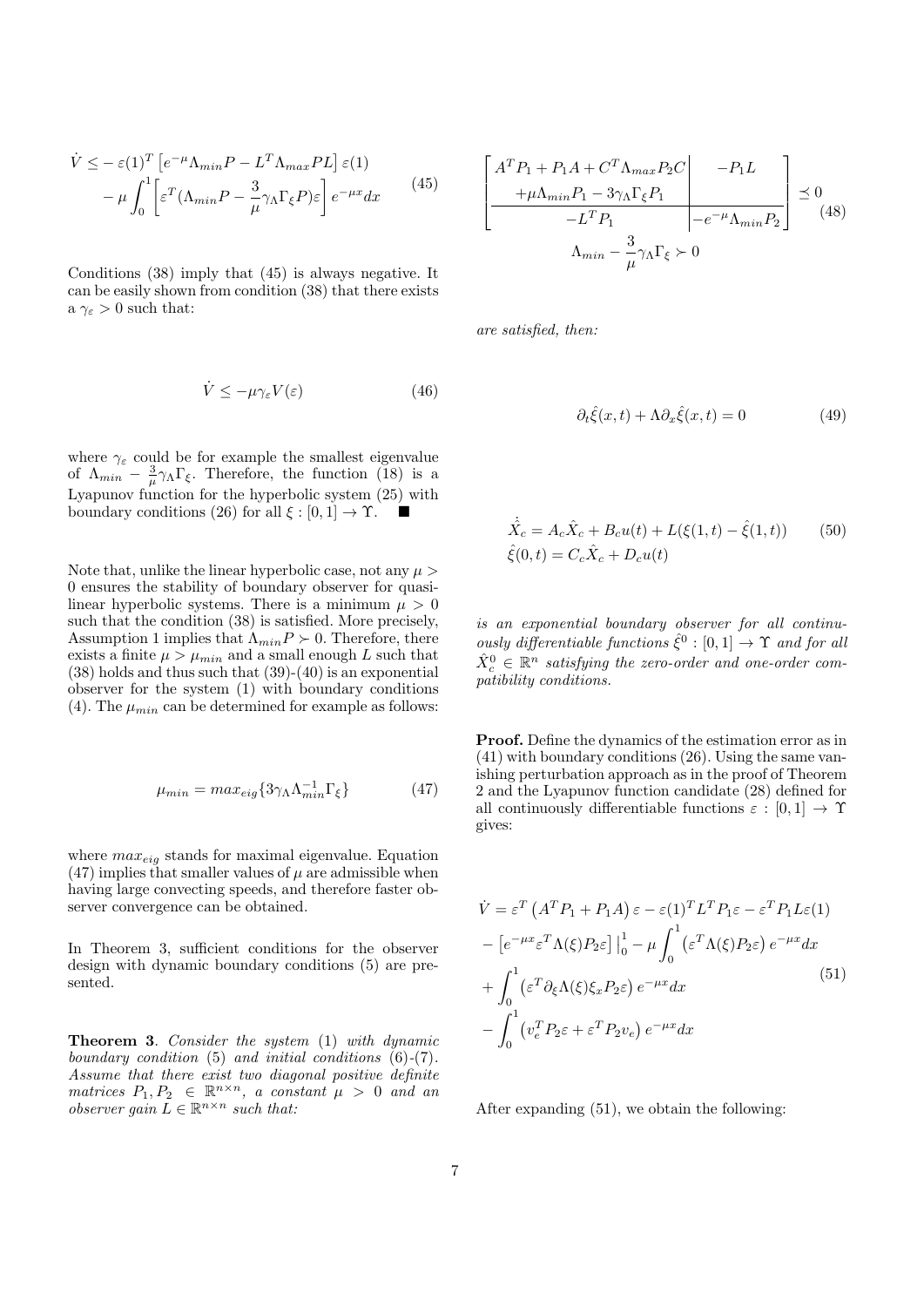$$
\dot{V} = -\mu \int_0^1 (\varepsilon^T \Lambda(\xi) P_2 \varepsilon) e^{-\mu x} dx \n+ \int_0^1 (\varepsilon^T \partial_{\xi} \Lambda(\xi) \xi_x P_2 \varepsilon) e^{-\mu x} dx \n- \int_0^1 (v_e^T P_2 \varepsilon + \varepsilon^T P_2 v_e) e^{-\mu x} dx + \begin{bmatrix} \varepsilon \\ \varepsilon(1) \end{bmatrix}^T \n\times \begin{bmatrix} A^T P_1 + P_1 A + & -P_1 L \\ C^T \Lambda(\xi(0)) P_2 C & -L^T P_1 & -e^{-\mu} \Lambda(\xi(1)) P_2 \end{bmatrix} \begin{bmatrix} \varepsilon \\ \varepsilon(1) \end{bmatrix}
$$

With the Schur complement, it can be easily shown that for all  $\xi : [0, 1] \rightarrow \Upsilon$ :

$$
\begin{bmatrix}\nA^T P_1 + P_1 A + C^T \Lambda_{max} P_2 C & -P_1 L \\
-L^T P_1 & -e^{-\mu} \Lambda_{min} P_2\n\end{bmatrix}
$$
\n
$$
-\begin{bmatrix}\nA^T P_1 + P_1 A & -P_1 L \\
+C^T \Lambda(\xi(0)) P_2 C & & & \\
-L^T P_1 & -e^{-\mu} \Lambda(\xi(1)) P_2\n\end{bmatrix} \succ 0
$$
\n(53)

Using  $(32)$ ,  $(35)$ ,  $(37)$  and  $(43)$ , we can bound the Lyapunov function time derivative as follows:

$$
\dot{V} \leq -\mu \int_0^1 \left[ \left( \varepsilon^T (\Lambda_{min} P_2 - \frac{3}{\mu} \gamma_\Lambda \Gamma_\xi P_2) \varepsilon \right) \right] e^{-\mu x} dx
$$

$$
-\mu \varepsilon^T \left[ \Lambda_{min} P_1 - \frac{3}{\mu} \gamma_\Lambda \Gamma_\xi P_1 \right] \varepsilon + \left[ \varepsilon \atop \varepsilon(1) \right]^T
$$

$$
\times \left[ \frac{A^T P_1 + P_1 A}{+ C^T \Lambda_{max} P_2 C} - P_1 L \right] \left[ \varepsilon \atop -L^T P_1 - \frac{3}{\mu} \gamma_\Lambda \Gamma_\xi P_1 \right] \left[ \varepsilon \atop -C^T \Lambda_{min} P_2 \right] \left[ \varepsilon(1) \right]
$$

$$
(54)
$$

The matrix inequalities in (48) imply that the third term of (54) is always negative or zero. Thus, as detailed in the proof of Theorem 2, it can be easily shown that:

$$
\dot{V} \le -\mu \gamma_{\varepsilon} V(\varepsilon, \varepsilon_c) \tag{55}
$$

Therefore, for a suitable  $\gamma_{\varepsilon} > 0$ , the function (28) is a Lyapunov function for the hyperbolic system (41) and  $(26)$  for all  $\xi : [0, 1] \rightarrow \Upsilon$ .

Like in Theorem 2, the value of  $\mu$  cannot be any positive constant as it has some restrictions given by the second line of (48). To perform the boundary observer design, first a  $\mu$  that satisfies the second line of (48) is computed. Then, this value of  $\mu$  is employed to compute L,  $P_1$  and  $P_2$ , solution of (48).

## 5 Application to an Incompressible Flow Speed Estimation

In this section, we model an inviscid incompressible flow inside a pipe of constant cross section using the Burger's equation (quasi-linear hyperbolic system). We solve the state estimation problem using the boundary observer design presented in the previous sections. We design two boundary observers: one to observe the system with static boundary conditions (Theorem 2) and a second one to observe the system with dynamic boundary conditions (Theorem 3).

Figure 1 presents the schematic of the estimation problem that we propose to illustrate the main results of this work. As depicted, there are two tubes in parallel which share a common input boundary system denoted as  $\Sigma$ . The variables  $w_1$  and  $w_2$  describe the fluid speed distribution of each tube, while  $u_{c1}$  and  $u_{c2}$  are the system  $\Sigma$  control inputs. The system  $\Sigma$  is considered to be a static system as well as a dynamic one with the purpose of applying the results of Theorem 2 and 3, respectively. In practice, for example, the measurements at the outputs  $(w_1(1,t)$  and  $w_2(1,t))$  could be obtained directly by flow rate sensors and the actuation at the left boundaries could be performed with ventilators.



Fig. 1. Schematic of the estimation problem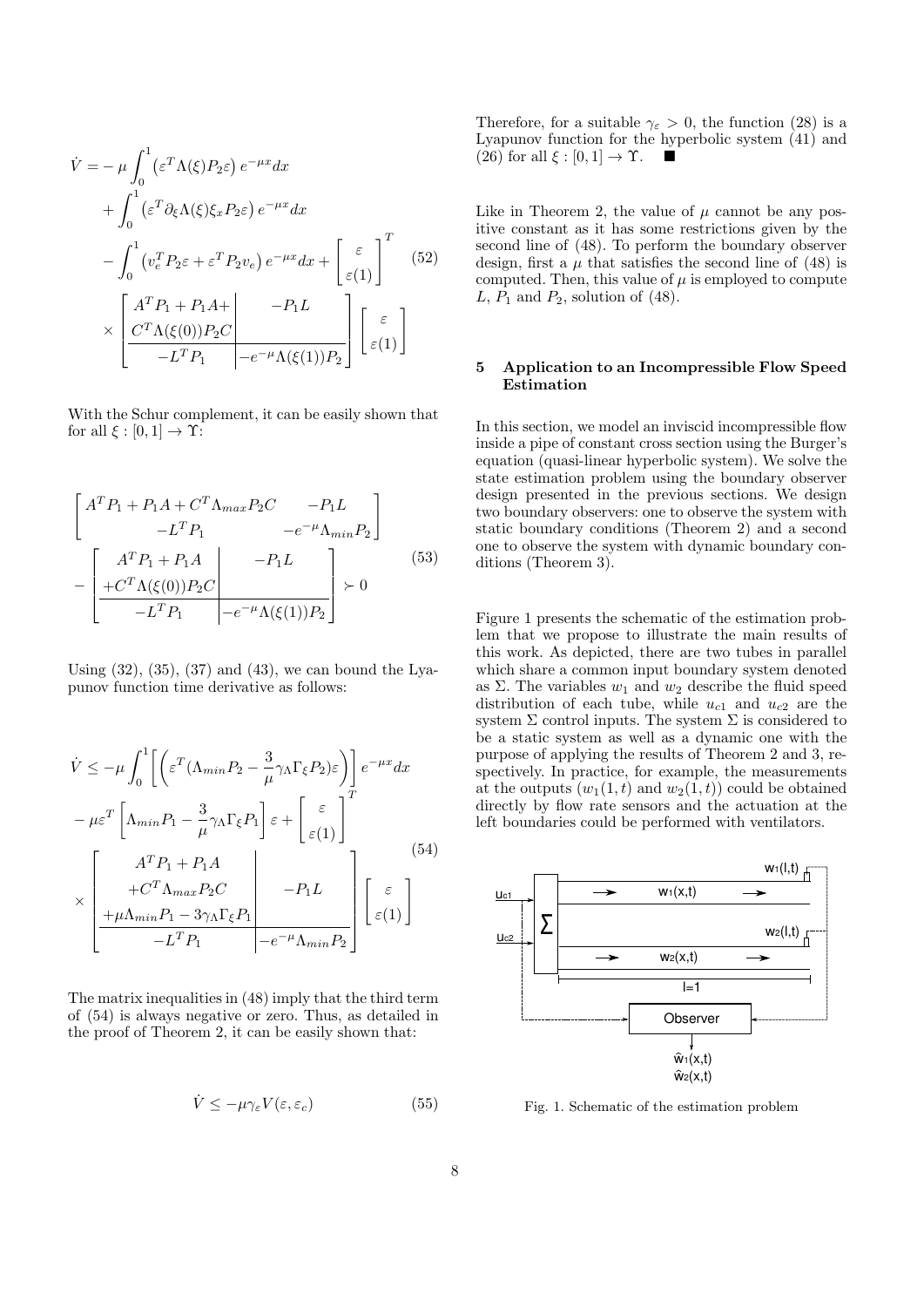To model the flow inside the pipes, let us consider the one-dimensional inviscid Burger's equation which is the result of dropping the pressure term in the incompressible Navier-Stockes equations [18]:

$$
\partial_t w(x,t) + \Lambda(w(x,t))\partial_x w(x,t) = 0 \tag{56}
$$

where  $w = [w_1, w_2]^T$  and

$$
\Lambda(w) = \begin{bmatrix} w_1(x,t) & 0\\ 0 & w_2(x,t) \end{bmatrix}
$$
 (57)

Let us assume that (57) satisfies Assumption 1. Define the following change of coordinates:

$$
\xi_1 = w_1 - \tilde{w_1}, \quad \xi_2 = w_2 - \tilde{w_2} \tag{58}
$$

where  $\tilde{w} = [\tilde{w_1}, \tilde{w_2}]^T$  is an arbitrary reference. With these new coordinates  $(\xi_1, \xi_2)$ , system (56) can be rewritten in the quasi-linear hyperbolic form (1) as follows:

$$
\partial_t \begin{pmatrix} \xi_1 \\ \xi_2 \end{pmatrix} + \begin{bmatrix} \xi_1 + \tilde{w_1} & 0 \\ 0 & \xi_2 + \tilde{w_2} \end{bmatrix} \partial_x \begin{pmatrix} \xi_1 \\ \xi_2 \end{pmatrix} = \begin{pmatrix} 0 \\ 0 \end{pmatrix} (59)
$$

Consider the dynamic boundary conditions according to (5) with the respective matrices given by:

$$
A = \begin{bmatrix} -11 & 4 \\ 5 & -8 \end{bmatrix}, \quad B = \begin{bmatrix} 8 & 6 \\ 4 & 10 \end{bmatrix}, \quad (60)
$$

$$
C = I^2, \quad D = 0^{2 \times 2}
$$

and also consider the static boundary conditions given by:

$$
\xi(0,t) = -CA^{-1}Bu_c(t)
$$
\n(61)

Note that due to (60), there is a coupling between the control inputs and the boundary conditions. The static boundary conditions (61) are chosen such that the obtained flow speeds have similar magnitudes as in the dynamic case, allowing to perform a comparison using the same  $u_c$  for both cases. We require, for the boundary observer design, the definition of the subset  $\Upsilon$  as well as a Lipschitz constant according to (34) and (35), respectively. We define  $\tilde{w} = [7, 5]^T$ . To build the subset  $\Upsilon$ , let us first establish the allowable flow speeds variation as  $+/- 0.6$  which gives:

$$
w_1 \in [6.4, 7.6] \to \xi_1 \in [-0.6, 0.6]
$$
  

$$
w_2 \in [4.4, 5.6] \to \xi_2 \in [-0.6, 0.6]
$$
 (62)

From  $(34)$ , the subset  $\Upsilon$  can be defined as:

$$
\Upsilon := \{ B(0.6) \times B(0.6) \}
$$
 (63)

Due to (57), the Lipschitz constant is  $\gamma_{\Lambda} = 1$ . From (62), the characteristic matrix  $\Lambda(\xi)$  can be bounded according to (37) with:

$$
\Lambda_{min} = \begin{bmatrix} 6.4 & 0 \\ 0 & 4.4 \end{bmatrix}, \Lambda_{max} = \begin{bmatrix} 7.6 & 0 \\ 0 & 5.6 \end{bmatrix}
$$
 (64)

For the boundary observer evaluation, the system control input  $u_c$  varies with respect to time according to Figure 2. However, the variation magnitude is constrained to ensure that  $\xi : [0, 1] \to \Upsilon$ . The same  $u_c$  is used for the dynamics and the static boundary conditions.

#### 5.1 Static Boundary Observer

In this subsection, we design a boundary observer for system (59) with static boundary conditions (61). From the results of Theorem 2, it can be easily found that for any  $\mu > 0.48$ , the second inequality of (38) holds. Considering

$$
P = \begin{bmatrix} 1 & 0 & 0 \\ 0 & 1 & 0 \\ 0 & 0 & 1 \end{bmatrix}, \quad L_1 = \begin{bmatrix} 0.3 & -0.1 \\ -0.2 & 0.3 \end{bmatrix}, \tag{65}
$$

$$
\mu = 0.6
$$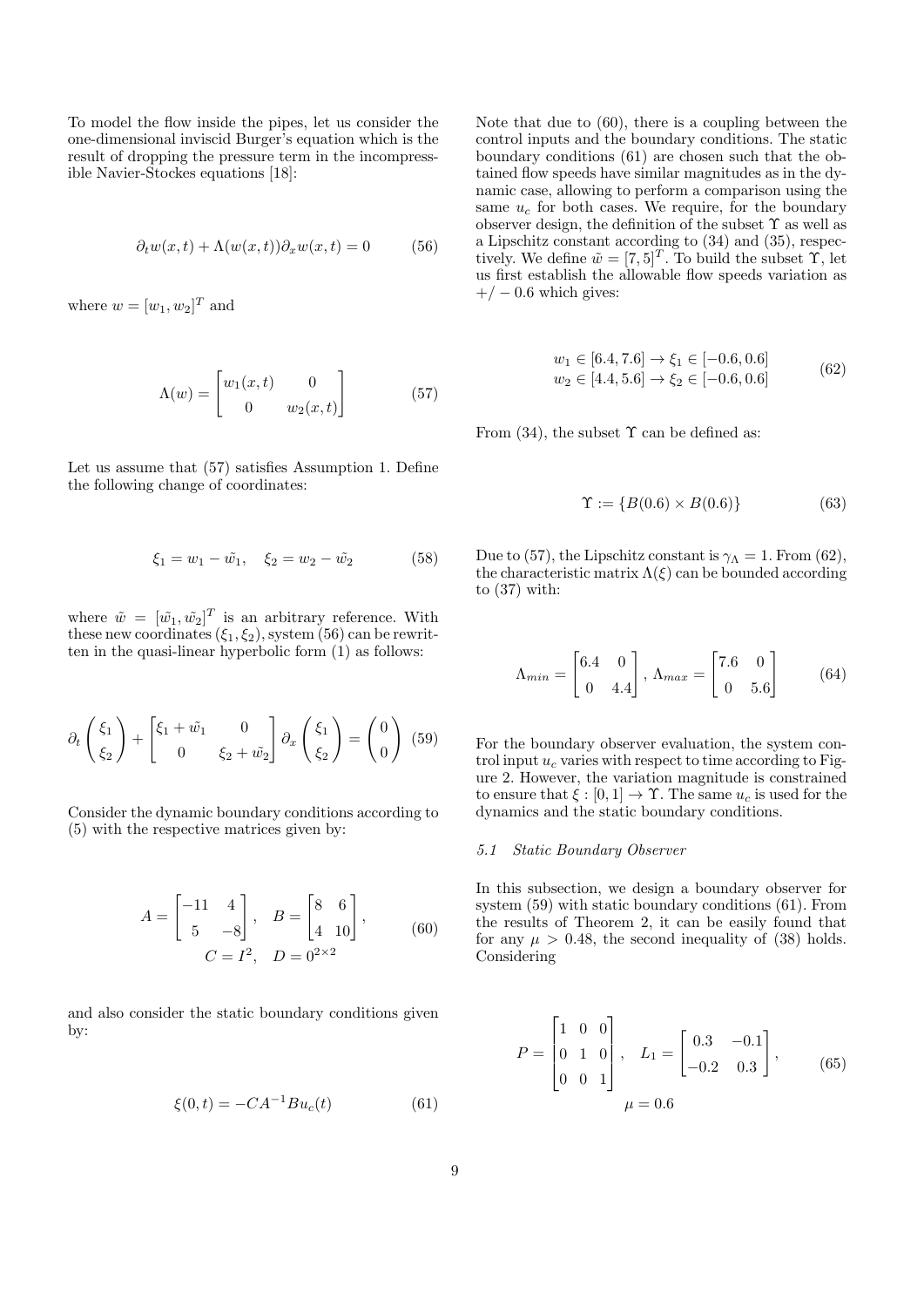

Fig. 2. Boundary system inputs

which satisfy the conditions of (38), we obtain an exponential boundary observer for (59) with boundary conditions (61) for all  $\xi : [0,1] \to \Upsilon$ . Note that the observer gain  $L_1$  has been chosen to introduce a state coupling in the observer design. In order to evaluate the effectiveness of the observer, the Burger equations are simulated using a MacCormack numerical method combined with a time varying diminishing (TVD) scheme. Figures 3 and 4 show the flow speed estimation error profile for each tube using the static boundary observer (39)-(40) and observer initial conditions  $[-0.5, 0.5]^T \in \Upsilon$ .



Fig. 3. Profile of the flow speed estimator error of Tube 1 using the boundary observer (39)-(40)

As depicted in Figures 3 and 4, the estimation error converges to zero in finite time as expected from the results of Theorem 2. The simulation results illustrate the effectiveness of the proposed sufficient conditions for exponential boundary observer design. Figure 5 depicts the observer input  $v(t) = L(\xi(1,t) - \hat{\xi}(1,t))$  and 6 the Lyapunov function (18).

#### 5.2 Dynamic Boundary Observer

In this subsection, we design a boundary observer for system (59) with dynamic boundary conditions (5). Once



Fig. 4. Profile of the flow speed estimator error of Tube 2 using the boundary observer (39)-(40)



Fig. 5. The time evolution of the observer input  $v(t)$ .



Fig. 6. Time evolution of the Lyapunov function for the static boundary conditions

again, we consider the initial conditions in  $\Upsilon$  given by (63) and the dynamic boundary conditions defined in (60). We can easily verify that  $\mu > 0.48$  satisfies the second inequality of (48). Choosing  $\mu = 0.5$  in (48) and considering  $P_1 = P_2$  yields an LMI for the unknown variables  $L$  and  $P_1$ . To find a suitable observer gain, a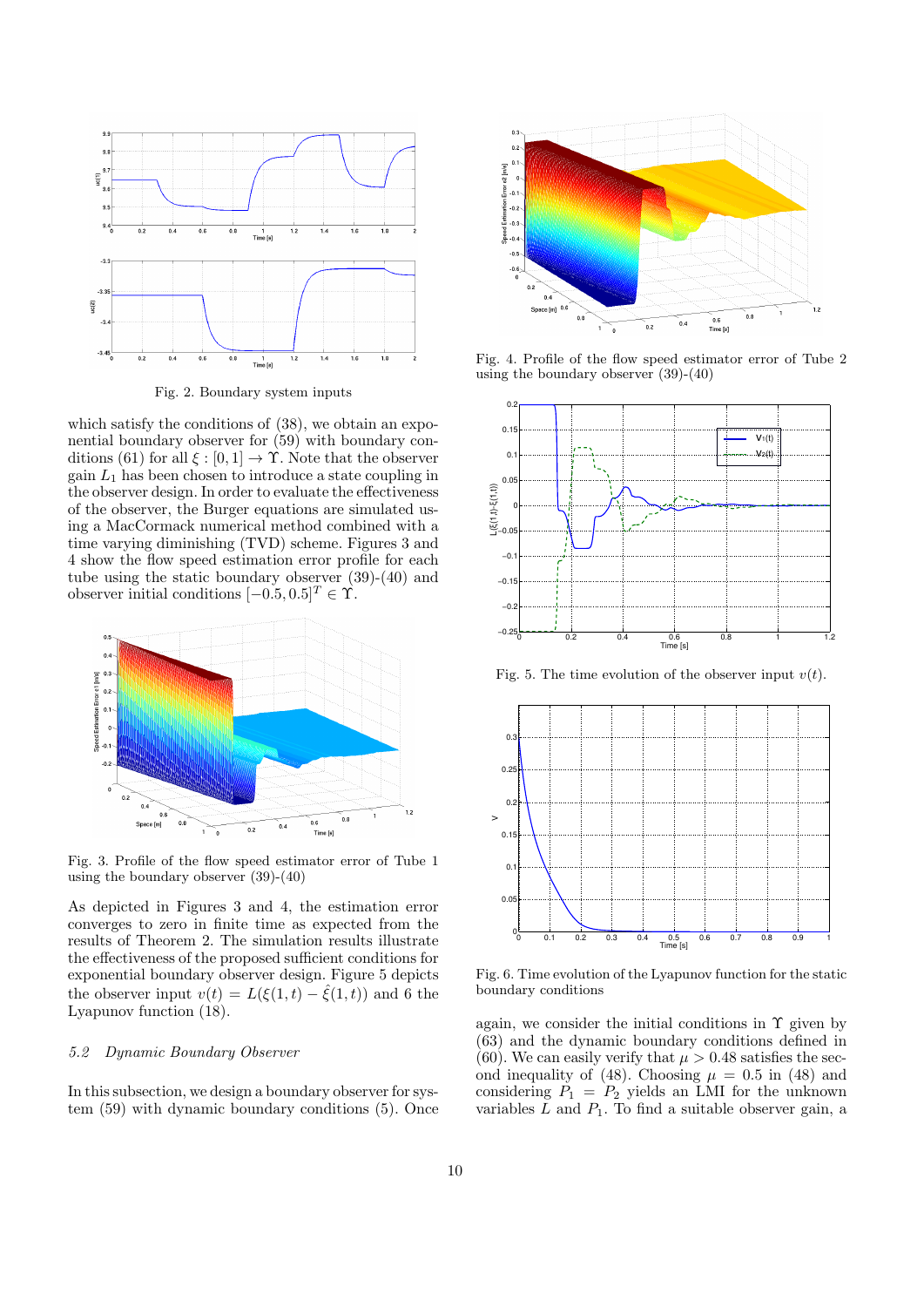convex optimization algorithm is used to find  $P_1$  as well as L while maximizing  $Trace(L)$  (other criteria may be used). The results obtained are the following:

$$
L_2 = \begin{bmatrix} 2.2556 & -1.0795 \\ -1.8259 & 1.2341 \end{bmatrix}
$$
 (66)

with the respective diagonal positive definite matrix associated with the Lyapunov function (18):

$$
P_1 = P_2 = \begin{bmatrix} 0.2555 & 0\\ 0 & 0.3433 \end{bmatrix}
$$

Figures 7 and 8 show the results obtained with the observer (49) - (50) with gain (66) and the observer initial conditions  $[-0.5, 0.5]^T \in \Upsilon$ .



Fig. 7. Profile of the flow speed estimator error of Tube 1 using the boundary observer (49)-(50)

As depicted in Figures 7, and 8, the estimation error converges to zero in finite time as expected from Theorem 3. The simulation results illustrate the effectiveness of the proposed sufficient conditions for exponential boundary observer design. Figure 9 shows the observer input  $v(t) = L(\xi(1,t) - \hat{\xi}(1,t))$  and 10 the Lyapunov function  $(28)$ .

# 6 Conclusion

In this paper, we designed boundary observers for linear and quasi-linear hyperbolic systems with  $n$  rightward convective transport PDEs. We obtained some sufficient



Fig. 8. Profile of the flow speed estimator error of Tube 2 using the boundary observer (49)-(50)



Fig. 9. The time evolution of the observer input  $v(t)$ .



Fig. 10. Time evolution of the Lyapunov function for the dynamic boundary conditions

conditions for exponential boundary observer design for linear and quasi-linear first order hyperbolic PDE with static and dynamic boundary control. We have demonstrated the exponential convergence of the estimation error by means of a Lyapunov function formulation. A simulation example has shown the effectiveness of our